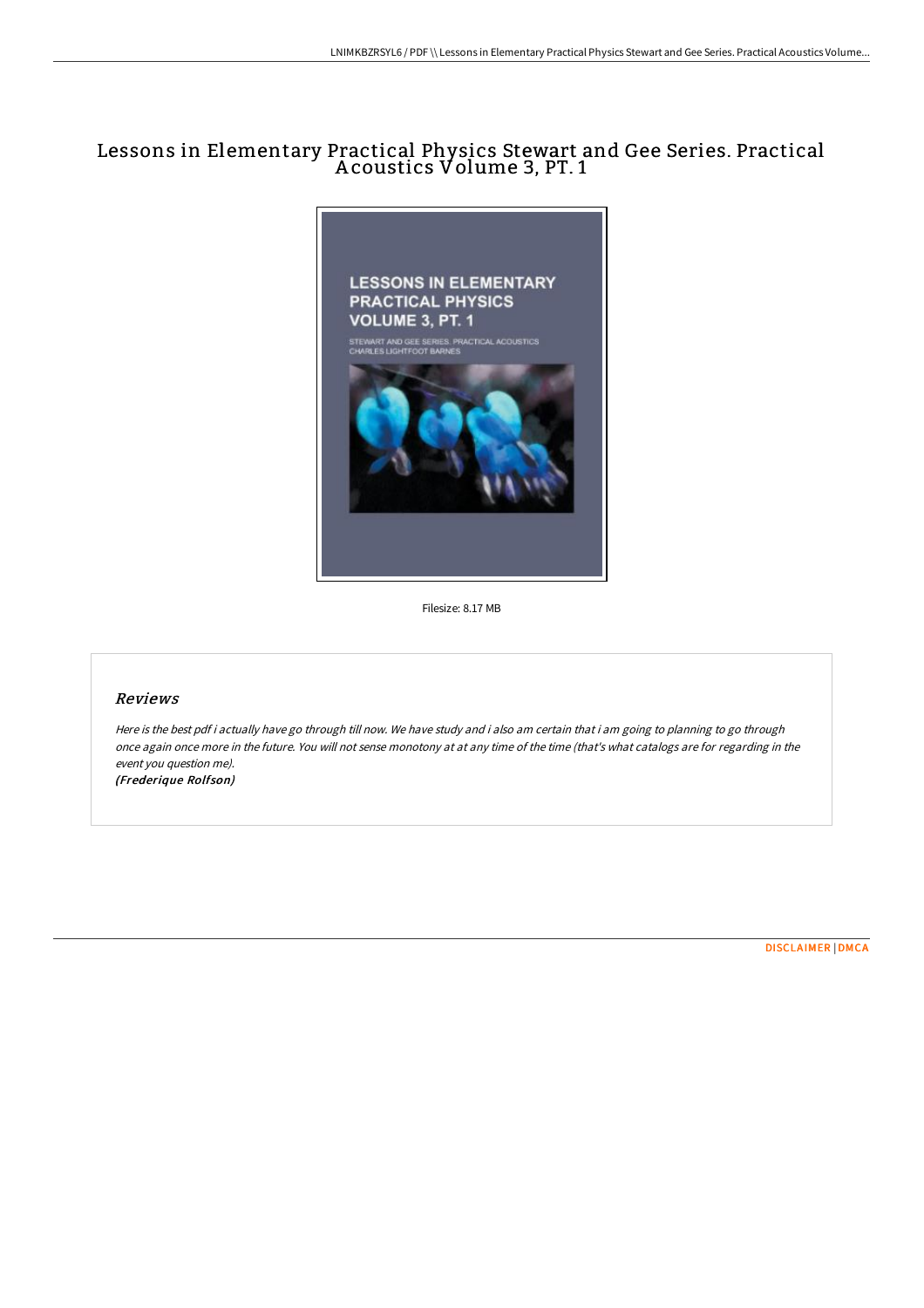### LESSONS IN ELEMENTARY PRACTICAL PHYSICS STEWART AND GEE SERIES. PRACTICAL ACOUSTICS VOLUME 3, PT. 1



To save Lessons in Elementary Practical Physics Stewart and Gee Series. Practical Acoustics Volume 3, PT. 1 eBook, you should follow the hyperlink under and save the file or have access to additional information that are have conjunction with LESSONS IN ELEMENTARY PRACTICAL PHYSICS STEWART AND GEE SERIES. PRACTICAL ACOUSTICS VOLUME 3, PT. 1 ebook.

RareBooksClub. Paperback. Book Condition: New. This item is printed on demand. Paperback. 34 pages. LC Number: HC110. P63 U5 2000a OCLC Number: (OCoLC)45506089 Subject: Government lending -- United States -- Evaluation. Excerpt: . . . A second presentation focused on how the model for DODs health care benefit delivery system could be adapted to meet the data-sharing needs of benefit programs. According to William Boggess, an official with the DMDC, the DOD system provides a broad range of information on the 23 million beneficiaries of the military health care system. The system consists of a central computer system containing identifying information on beneficiaries linked to a network of satellite computer systems containing databases of other information about the beneficiaries, including medical, dental, immunization, and pharmaceutical records; benefit entitlement; and security clearances, among others. With this network of databases, Mr. Boggess said that DOD is able to respond, on average, within 4 seconds to over a million information requests each day from more than 1, 400 locations in 13 countries. Mr. Boggess then described how government agencies might improve their payment accuracy and program integrity if they created a nationwide network of benefit programs based on the DOD approach. A central database containing identifying information about the individual could be linked to the computer systems used by such programs as TANF, Food Stamps, SSI, Medicaid, and Medicare. Each agency could access the information it needed from any of the databases in the network, and each agency would have responsibility for maintaining the data in its own database. If agencies shared their data in this manner, individuals applying for or receiving benefits from multiple agencies could provide much of the information that these agencies needed only one time, to one agency. In addition, access to the databases of other agencies would make...

B Read Lessons in [Elementar](http://www.bookdirs.com/lessons-in-elementary-practical-physics-stewart-.html)y Practical Physics Stewart and Gee Series. Practical Acoustics Volume 3, PT. 1 Online E Download PDF Lessons in [Elementar](http://www.bookdirs.com/lessons-in-elementary-practical-physics-stewart-.html)y Practical Physics Stewart and Gee Series. Practical Acoustics Volume 3, PT. 1